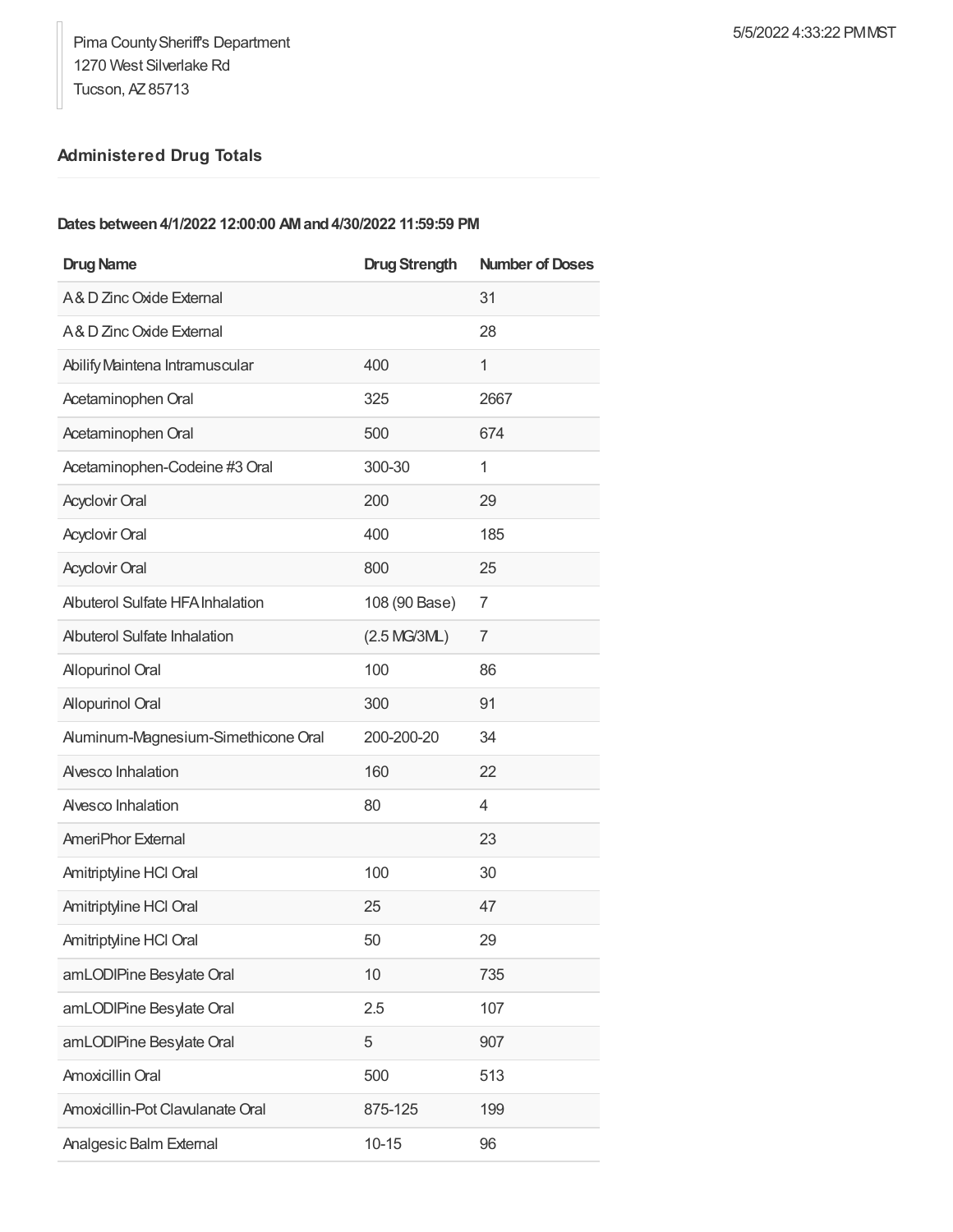| <b>Drug Name</b>                                                                              | <b>Drug Strength</b> | <b>Number of Doses</b> |
|-----------------------------------------------------------------------------------------------|----------------------|------------------------|
| <b>Administered Drug Totals</b><br>Anastrozole Oral                                           | 1                    | 8                      |
| Anti-Dandruff External                                                                        | 1                    | 3                      |
| Dates between 4/1/2022 12:00:00 AM and 4/30/2022 11:59:59 PM<br>ARIPiprazole ER Intramuscular | 400                  | 1                      |
| <b>ARIPiprazole Oral</b>                                                                      | 10                   | 402                    |
| <b>ARIPiprazole Oral</b>                                                                      | 15                   | 377                    |
| <b>ARIPiprazole Oral</b>                                                                      | 2                    | 81                     |
| <b>ARIPiprazole Oral</b>                                                                      | 20                   | 379                    |
| <b>ARIPiprazole Oral</b>                                                                      | 30                   | 298                    |
| <b>ARIPiprazole Oral</b>                                                                      | 5                    | 557                    |
| Aristada Intramuscular                                                                        | 441                  | 1                      |
| Aristada Intramuscular                                                                        | 662                  | 1                      |
| Aristada Intramuscular                                                                        | 882                  | 1                      |
| Artificial Tears Ophthalmic                                                                   | $0.2 - 0.2 - 1$      | 15                     |
| Aspirin Adult Low Dose Oral                                                                   | 81                   | 89                     |
| Aspirin Low Dose Oral                                                                         | 81                   | 58                     |
| Aspirin Oral                                                                                  | 325                  | 65                     |
| Aspirin Oral                                                                                  | 81                   | 624                    |
| Aspir-Low Oral                                                                                | 81                   | 30                     |
| <b>Atenolol Oral</b>                                                                          | 25                   | 27                     |
| Atorvastatin Calcium Oral                                                                     | 10                   | 392                    |
| Atorvastatin Calcium Oral                                                                     | 20                   | 339                    |
| Atorvastatin Calcium Oral                                                                     | 40                   | 344                    |
| Atorvastatin Calcium Oral                                                                     | 80                   | 62                     |
| Azithromycin Oral                                                                             | 500                  | 8                      |
| <b>Bacitracin External</b>                                                                    | 500                  | 13                     |
| <b>Baclofen Oral</b>                                                                          | 20                   | 11                     |
| Banophen Oral                                                                                 | 25                   | 29                     |
| Banophen Oral                                                                                 | 50                   | 59                     |
| <b>Bengay Greaseless External</b>                                                             | $10 - 15$            | 375                    |
| Bengay Ultra Strength External                                                                | 4-10-30              | 24                     |
| Bengay Vanishing Scent External                                                               | 2.5                  | $\mathbf{1}$           |
| Benzonatate Oral                                                                              | 100                  | 59                     |
| Benzoyl Peroxide External                                                                     | 5                    | 260                    |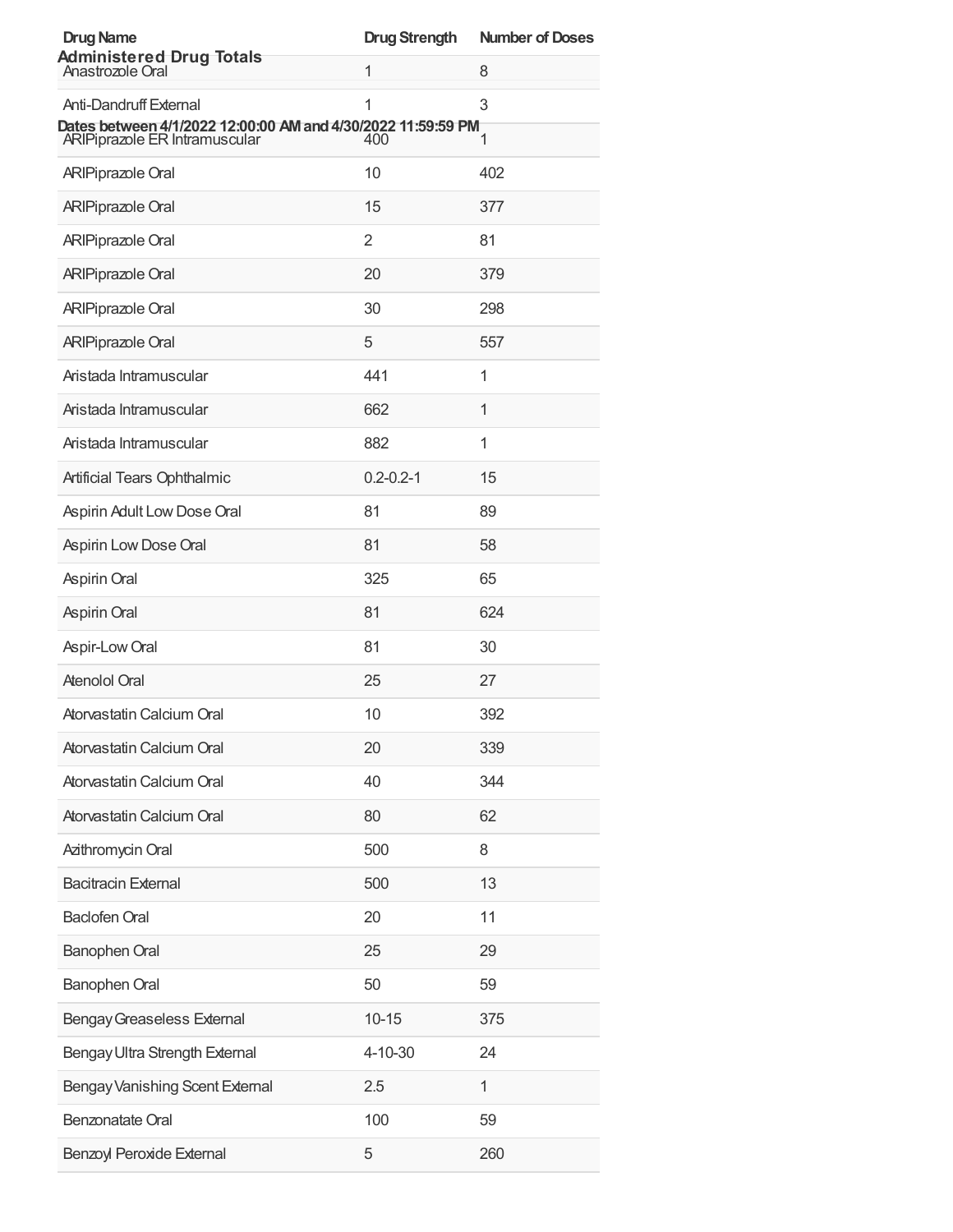| <b>Drug Name</b>                                                                          | <b>Drug Strength</b> | <b>Number of Doses</b> |
|-------------------------------------------------------------------------------------------|----------------------|------------------------|
| <b>Administered Drug Totals</b><br>Benztropine Mesylate Injection                         | 1                    | 1                      |
| Benztropine Mesylate Oral                                                                 | 0.5                  | 550                    |
| Dates between 4/1/2022 12:00:00 AM and 4/30/2022 11:59:59 PM<br>Benztropine Mesylate Oral |                      | 678                    |
| Benztropine Mesylate Oral                                                                 | 2                    | 196                    |
| Bicillin L-A Intramuscular                                                                | 2400000              | 24                     |
| <b>Biktarvy Oral</b>                                                                      | 50-200-25            | 149                    |
| <b>Briefs Overnight Medium</b>                                                            |                      | 9                      |
| <b>Brimonidine Tartrate Ophthalmic</b>                                                    | 0.2                  | $\overline{2}$         |
| <b>Buprenorphine HCI Sublingual</b>                                                       | 2                    | 317                    |
| <b>Buprenorphine HCI Sublingual</b>                                                       | 8                    | 369                    |
| buPROPion HCI ER (XL) Oral                                                                | 150                  | 217                    |
| buPROPion HCI ER (XL) Oral                                                                | 300                  | 182                    |
| buPROPion HCI Oral                                                                        | 75                   | 2                      |
| bus PIRone HCI Oral                                                                       | 10                   | 2165                   |
| bus PIRone HCI Oral                                                                       | 15                   | 1797                   |
| bus PIRone HCI Oral                                                                       | 30                   | 915                    |
| bus PIRone HCI Oral                                                                       | 5                    | 371                    |
| Calcium Antacid Oral                                                                      | 500                  | 92                     |
| Calcium Carbonate Antacid Oral                                                            | 500                  | 651                    |
| Capsaicin External                                                                        | 0.025                | 71                     |
| carBAMazepine Oral                                                                        | 100                  | 58                     |
| carBAMazepine Oral                                                                        | 200                  | 467                    |
| Carbidopa-Levodopa Oral                                                                   | 25-100               | 103                    |
| Carvedilol Oral                                                                           | 12.5                 | 58                     |
| Carvedilol Oral                                                                           | 25                   | 150                    |
| Carvedilol Oral                                                                           | 3.125                | 6                      |
| Carvedilol Oral                                                                           | 6.25                 | 136                    |
| ceFAZolin Sodium Injection                                                                | $\overline{2}$       | 1                      |
| Cefdinir Oral                                                                             | 300                  | 20                     |
| cefTRIAXone Sodium Injection                                                              | 1                    | 16                     |
| cefTRIAXone Sodium Injection                                                              | 500                  | 4                      |
| Cephalexin Oral                                                                           | 250                  | 10                     |
| Cephalexin Oral                                                                           | 500                  | 101                    |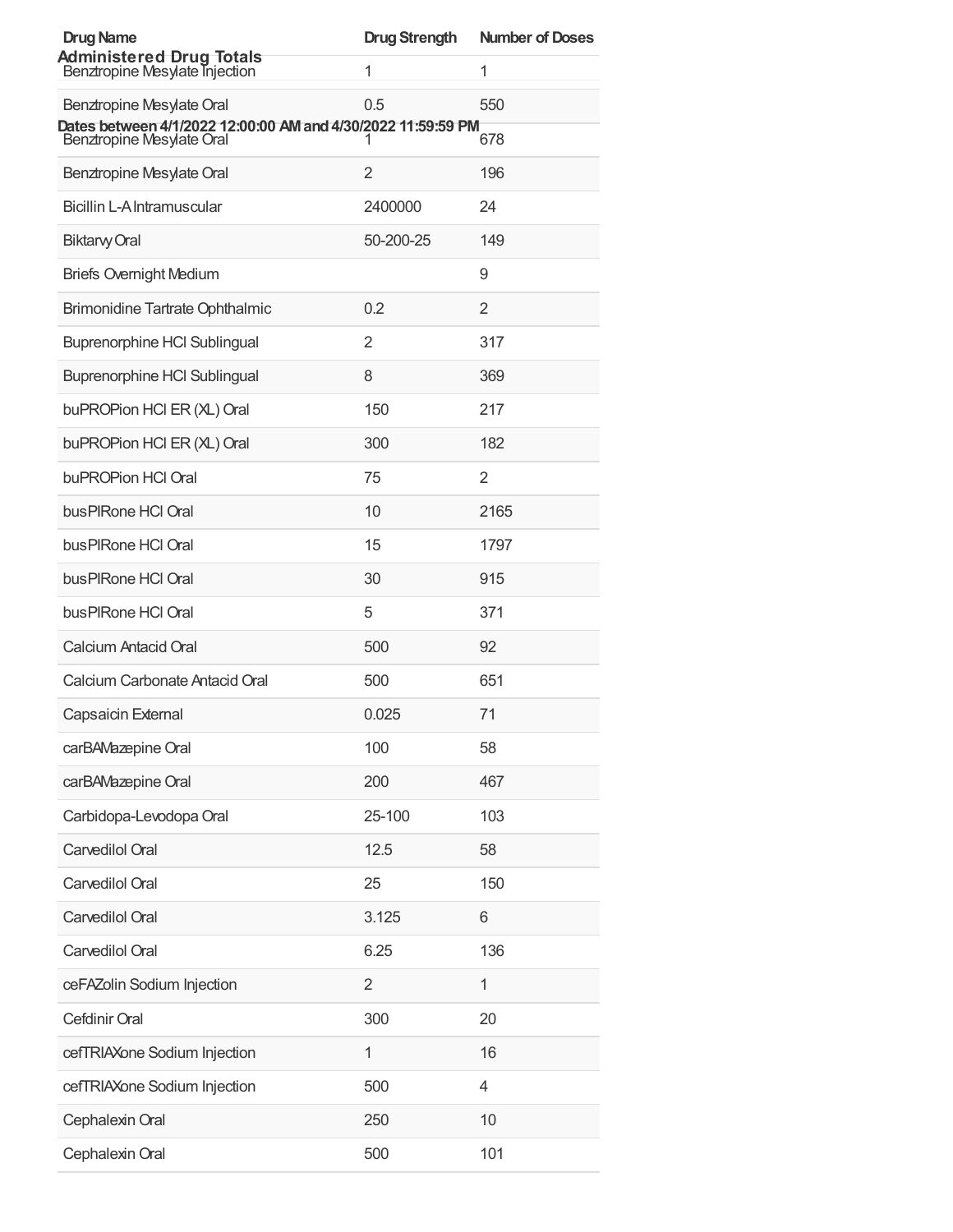| <b>Drug Name</b>                                                                              | <b>Drug Strength</b> | <b>Number of Doses</b> |
|-----------------------------------------------------------------------------------------------|----------------------|------------------------|
| <b>Administered Drug Totals</b><br>Cetirizine HCI Oral                                        | 10                   | 339                    |
| Chlorhexidine Gluconate Mouth/Throat                                                          | 0.12                 | 285                    |
| Dates between 4/1/2022 12:00:00 AM and 4/30/2022 11:59:59 PM<br>Chlorpheniramine Maleate Oral | 4                    | 168                    |
| chlorproMAZINE HCI Oral                                                                       | 100                  | 16                     |
| chlorproMAZINE HCI Oral                                                                       | 200                  | 27                     |
| chlorproMAZINE HCI Oral                                                                       | 50                   | 21                     |
| Ciprofloxacin HCl Oral                                                                        | 250                  | 10                     |
| Ciprofloxacin HCl Oral                                                                        | 500                  | 75                     |
| Citalopram Hydrobromide Oral                                                                  | 10                   | 130                    |
| Citalopram Hydrobromide Oral                                                                  | 20                   | 158                    |
| Citalopram Hydrobromide Oral                                                                  | 40                   | 83                     |
| ClearLax Oral                                                                                 | 17                   | 3                      |
| Clindamycin HCl Oral                                                                          | 150                  | 106                    |
| clomiPHENE Citrate Oral                                                                       | 50                   | 4                      |
| cloNIDine HCI Oral                                                                            | 0.1                  | 539                    |
| cloNIDine HCI Oral                                                                            | 0.2                  | 259                    |
| cloNIDine HCI Oral                                                                            | 0.3                  | 30                     |
| Clopidogrel Bisulfate Oral                                                                    | 75                   | 60                     |
| Clotrimazole External                                                                         | 1                    | 102                    |
| Clotrimazole Vaginal                                                                          | 1                    | 15                     |
| Clotrimazole-7 Vaginal                                                                        | 1                    | 2                      |
| cloZAPine Oral                                                                                | 100                  | 29                     |
| cloZAPine Oral                                                                                | 25                   | 28                     |
| cloZAPine Oral                                                                                | 50                   | 29                     |
| <b>Contact Lens Care Products</b>                                                             |                      | 23                     |
| <b>Contact Lens Case</b>                                                                      |                      | 1                      |
| Cough Drops Menthol Mouth/Throat                                                              |                      | 176                    |
| Creon Oral                                                                                    | 12000-38000          | 5                      |
| Cyclobenzaprine HCl Oral                                                                      | 10                   | 284                    |
| <b>Denture Adhesive</b>                                                                       |                      | $\overline{2}$         |
| Descovy Oral                                                                                  | 200-25               | 17                     |
| diazePAM Oral                                                                                 | 10                   | 29                     |
| diazePAMOral                                                                                  | 5                    | 60                     |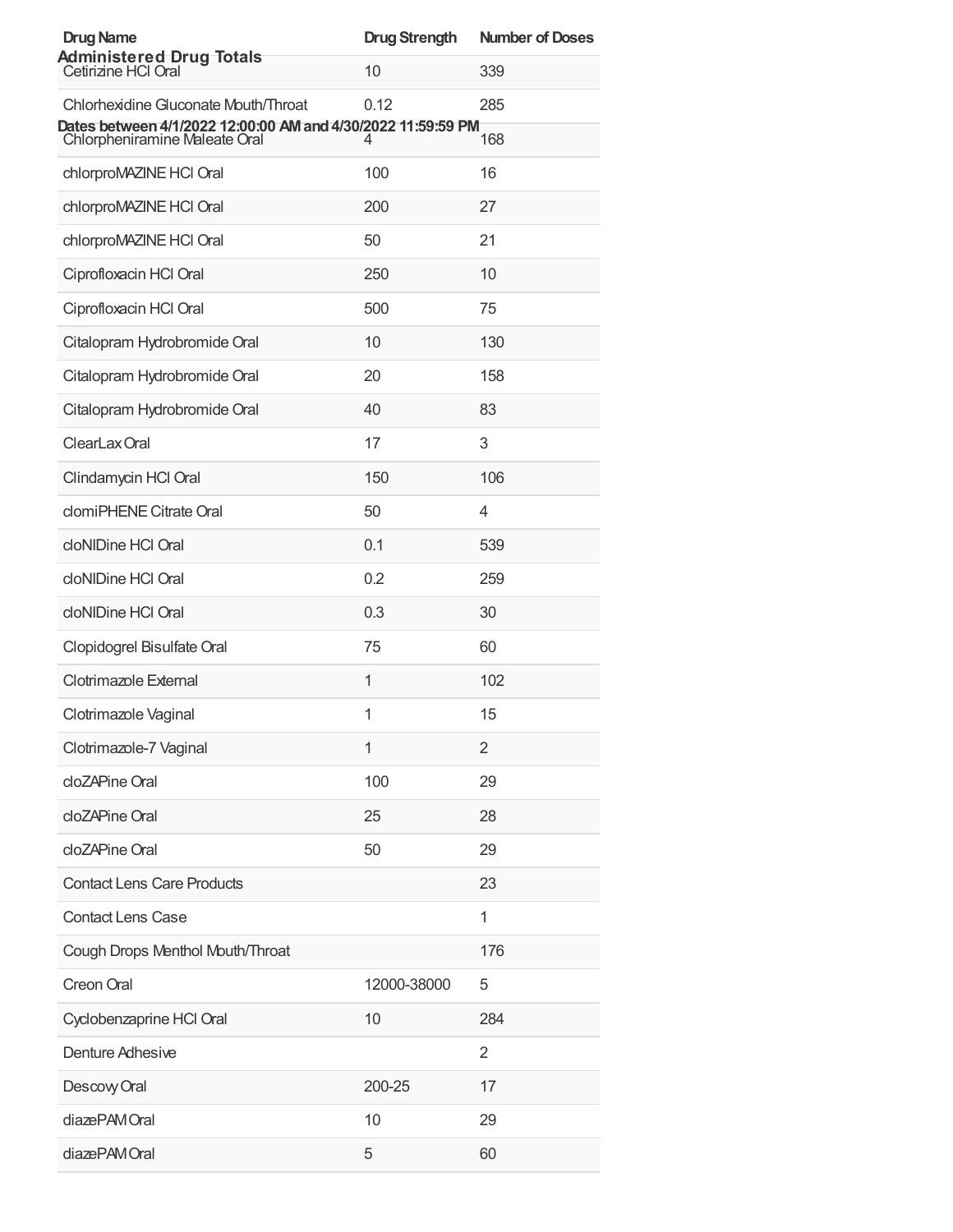| <b>Drug Name</b>                                                                       | <b>Drug Strength</b> | <b>Number of Doses</b> |
|----------------------------------------------------------------------------------------|----------------------|------------------------|
| <b>Administered Drug Totals</b><br>diazePAMOral                                        | 5 MG Tablet          | 96                     |
| Diclofenac Sodium External                                                             | 1                    | 6                      |
| Dates between 4/1/2022 12:00:00 AM and 4/30/2022 11:59:59 PM<br>Diclofenac Sodium Oral | 75                   | 18                     |
| Dicyclomine HCl Oral                                                                   | 10                   | 10                     |
| Dicyclomine HCl Oral                                                                   | 20                   | 79                     |
| diphenhydrAMINE HCI Injection                                                          | 50                   | 1                      |
| diphenhydrAMINE HCl Oral                                                               | 25                   | 282                    |
| diphenhydrAMINE HCl Oral                                                               | 50                   | 190                    |
| Divalproex Sodium ER Oral                                                              | 500                  | 155                    |
| Divalproex Sodium Oral                                                                 | 250                  | 494                    |
| Divalproex Sodium Oral                                                                 | 500                  | 1221                   |
| Docusate Sodium Oral                                                                   | 100                  | 1446                   |
| Dorzolamide HCI-Timolol Mal Ophthalmic                                                 | 22.3-6.8             | 2                      |
| Doxepin HCl Oral                                                                       | 10                   | 1                      |
| Doxepin HCl Oral                                                                       | 25                   | 60                     |
| Doxepin HCl Oral                                                                       | 50                   | 30                     |
| Doxycycline Monohydrate Oral                                                           | 100                  | 81                     |
| Doxylamine Succinate (Sleep) Oral                                                      | 25                   | 17                     |
| <b>DULoxetine HCI Oral</b>                                                             | 20                   | 55                     |
| <b>DULoxetine HCI Oral</b>                                                             | 30                   | 233                    |
| <b>DULoxetine HCI Oral</b>                                                             | 60                   | 288                    |
| Eliquis Oral                                                                           | 5                    | 193                    |
| Emtricitabine-Tenofovir DF Oral                                                        | 200-300              | 59                     |
| Enoxaparin Sodium Subcutaneous                                                         | 40                   | 14                     |
| <b>Ensure Oral</b>                                                                     |                      | 14                     |
| Eplerenone Oral                                                                        | 50                   | 26                     |
| Erythromycin Ophthalmic                                                                | 5                    | 15                     |
| Escitalopram Oxalate Oral                                                              | 10                   | 613                    |
| Escitalopram Oxalate Oral                                                              | 20                   | 394                    |
| Escitalopram Oxalate Oral                                                              | 5                    | 86                     |
| <b>Estradiol Oral</b>                                                                  | $\overline{2}$       | 35                     |
| Famotidine Oral                                                                        | 20                   | 85                     |
| Fenofibrate Oral                                                                       | 145                  | 29                     |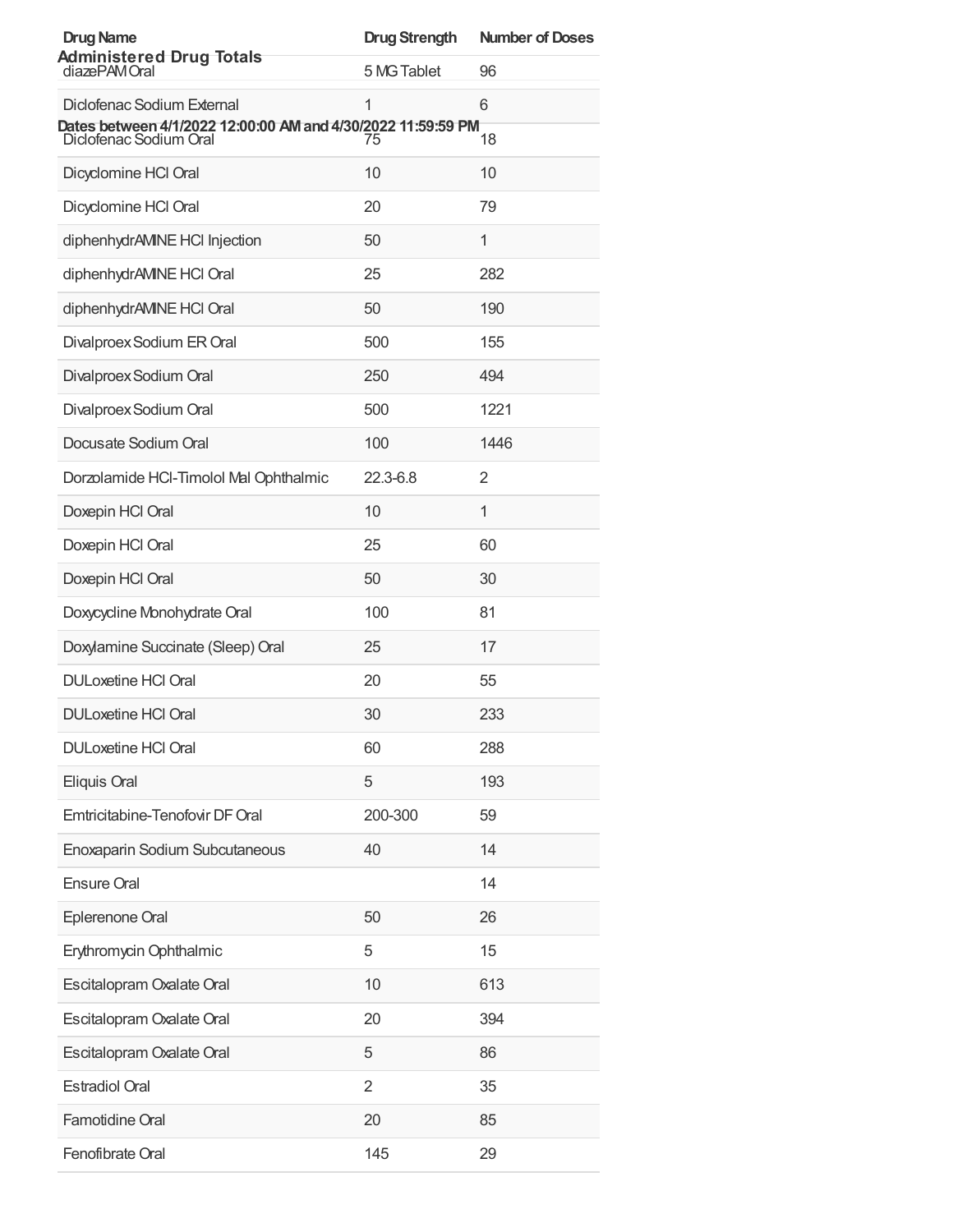| <b>Drug Name</b>                                                                            | <b>Drug Strength</b> | <b>Number of Doses</b> |
|---------------------------------------------------------------------------------------------|----------------------|------------------------|
| <b>Administered Drug Totals</b><br>Fenofibrate Oral                                         | 54                   | 16                     |
| <b>FeroSul Oral</b>                                                                         | 325 (65 Fe)          | 28                     |
| Dates between 4/1/2022 12:00:00 AM and 4/30/2022 11:59:59 PM<br><b>Ferrous Sulfate Oral</b> | 325 (65 Fe)          | 170                    |
| <b>Fiber Laxative Oral</b>                                                                  | 625                  | 19                     |
| FiberCon Oral                                                                               | 625                  | 27                     |
| Fiber-Lax Oral                                                                              | 625                  | 126                    |
| Finasteride Oral                                                                            | 5                    | 55                     |
| Fish Oil Oral                                                                               | 1000                 | 90                     |
| Fluconazole Oral                                                                            | 100                  | 31                     |
| Fluconazole Oral                                                                            | 200                  | 51                     |
| <b>FLUoxetine HCI Oral</b>                                                                  | 10                   | 195                    |
| <b>FLUoxetine HCI Oral</b>                                                                  | 20                   | 897                    |
| <b>FLUoxetine HCI Oral</b>                                                                  | 40                   | 92                     |
| fluPHENAZine HCl Oral                                                                       | 10                   | 33                     |
| Fluticasone Propionate Nasal                                                                | 50                   | 201                    |
| Fluticasone-Salmeterol Inhalation                                                           | 113-14               | 27                     |
| Fluticasone-Salmeterol Inhalation                                                           | 232-14               | 1                      |
| Fluticasone-Salmeterol Inhalation                                                           | 250-50               | 5                      |
| fluvoxaMINE Maleate ER Oral                                                                 | 150                  | 31                     |
| Folic Acid Oral                                                                             | 1                    | 406                    |
| Furosemide Oral                                                                             | 20                   | 43                     |
| Gabapentin Oral                                                                             | 100                  | 38                     |
| Gabapentin Oral                                                                             | 300                  | 262                    |
| Gabapentin Oral                                                                             | 400                  | 9                      |
| Gabapentin Oral                                                                             | 600                  | 211                    |
| Gabapentin Oral                                                                             | 800                  | 274                    |
| Gemfibrozil Oral                                                                            | 600                  | 43                     |
| Genvoya Oral                                                                                | 150-150-200-10       | 15                     |
| Glimepiride Oral                                                                            | $\overline{4}$       | 67                     |
| glipiZIDE Oral                                                                              | 10                   | 1                      |
| glipiZIDE Oral                                                                              | 5                    | 93                     |
| guaiFENesin Oral                                                                            | 100                  | 59                     |
| guaiFENesin Oral                                                                            | 200                  | 57                     |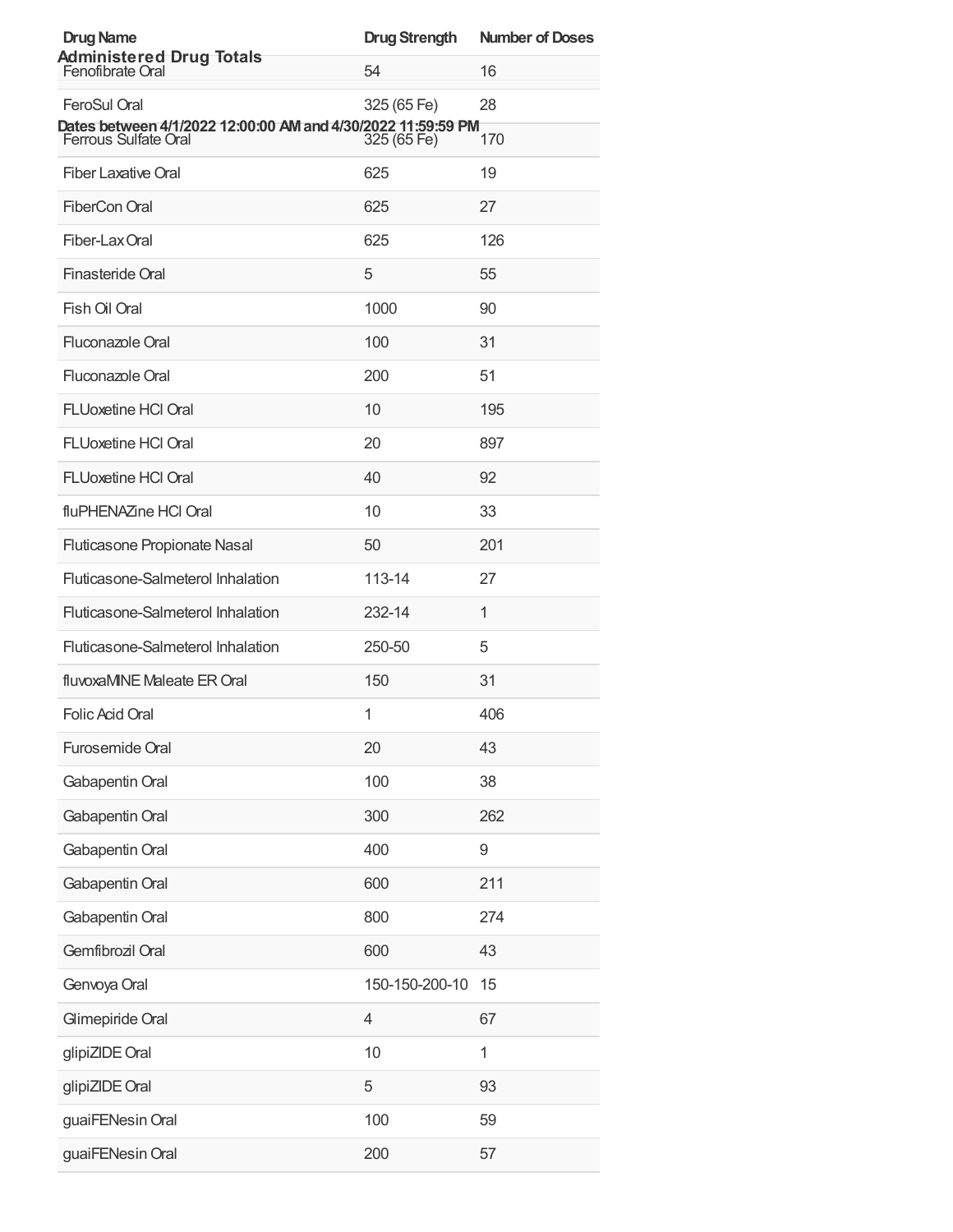| <b>Drug Name</b>                                                                                    | <b>Drug Strength</b> | <b>Number of Doses</b> |
|-----------------------------------------------------------------------------------------------------|----------------------|------------------------|
| <b>Administered Drug Totals</b><br>guaiFENesin-DMOral                                               | $100 - 10$           | 89                     |
| guanFACINE HCI ER Oral                                                                              | 1                    | 29                     |
| Dates between 4/1/2022 12:00:00 AM and 4/30/2022 11:59:59 PM<br>Haloperidol Decanoate Intramuscular | 100                  | 9                      |
| Haloperidol Decanoate Intramuscular                                                                 | 50                   | 1                      |
| Haloperidol Lactate Injection                                                                       | 5                    | 6                      |
| Haloperidol Oral                                                                                    | 1                    | 60                     |
| Haloperidol Oral                                                                                    | 10                   | 312                    |
| Haloperidol Oral                                                                                    | 2                    | 44                     |
| Haloperidol Oral                                                                                    | 20                   | 80                     |
| Haloperidol Oral                                                                                    | 5                    | 364                    |
| Hemorrhoidal Rectal                                                                                 | 0.25-14-71.9         | 20                     |
| Hemorrhoidal Rectal                                                                                 | 0.25-3-14-71.9       | 45                     |
| hydrALAZINE HCI Oral                                                                                | 25                   | 1                      |
| hydroCHLOROthiazide Oral                                                                            | 12.5                 | 425                    |
| hydroCHLOROthiazide Oral                                                                            | 25                   | 683                    |
| hydroCHLOROthiazide Oral                                                                            | 50                   | 48                     |
| <b>Hydrocortisone External</b>                                                                      | $\mathbf{1}$         | 386                    |
| <b>Hydrocortisone External</b>                                                                      | 2.5                  | 42                     |
| Hydrocortisone Oral                                                                                 | 10                   | 27                     |
| Hydroxychloroquine Sulfate Oral                                                                     | 200                  | 56                     |
| hydrOXYzine HCl Oral                                                                                | 10                   | 21                     |
| hydrOXYzine HCl Oral                                                                                | 25                   | 58                     |
| hydrOXYzine Pamoate Oral                                                                            | 100                  | 329                    |
| hydrOXYzine Pamoate Oral                                                                            | 25                   | 1880                   |
| hydrOXYzine Pamoate Oral                                                                            | 50                   | 2682                   |
| Ibuprofen Oral                                                                                      | 200                  | 1244                   |
| Ibuprofen Oral                                                                                      | 400                  | 345                    |
| <b>Ibuprofen Oral</b>                                                                               | 600                  | 2033                   |
| Ibuprofen Oral                                                                                      | 800                  | 290                    |
| Imipramine HCI Oral                                                                                 | 25                   | 27                     |
| Incruse Ellipta Inhalation                                                                          | 62.5                 | 14                     |
| Invega Sustenna Intramuscular                                                                       | 156                  | 3                      |
| Invega Sustenna Intramuscular                                                                       | 234                  | 18                     |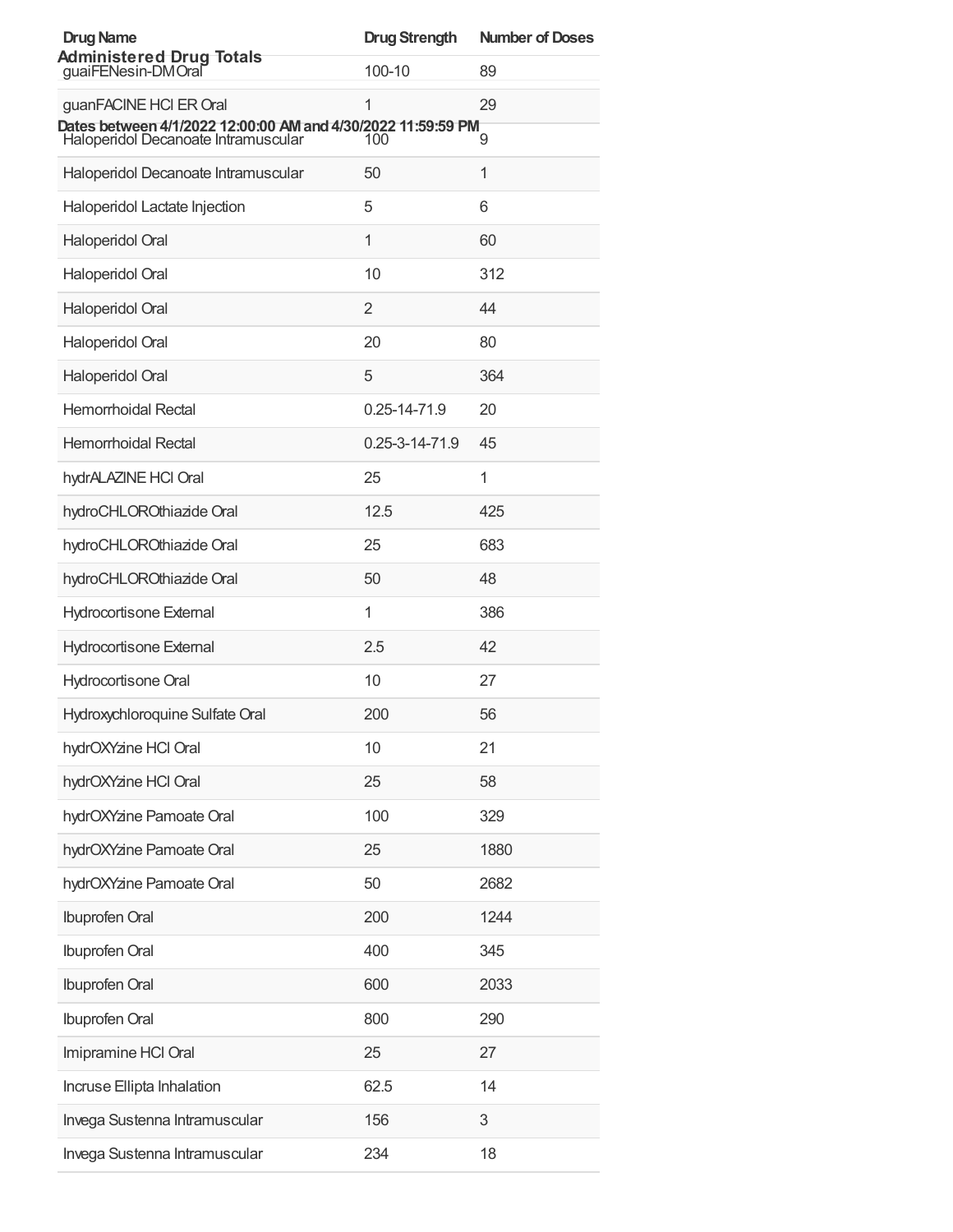| <b>Drug Name</b>                                                                                 | <b>Drug Strength</b> | <b>Number of Doses</b> |
|--------------------------------------------------------------------------------------------------|----------------------|------------------------|
| <b>Administered Drug Totals</b><br>Ipratropium-Albuterol Inhalation                              | $0.5 - 2.5(3)$       | 1                      |
| Isosorbide Mononitrate ER Oral                                                                   | 30                   | 1                      |
| Dates between 4/1/2022 12:00:00 AM and 4/30/2022 11:59:59 PM<br>Ketorolac Tromethamine Injection | 30                   | 2                      |
| Labetalol HCI Oral                                                                               | 200                  | 58                     |
| Lactase Enzyme Oral                                                                              | 3000                 | 58                     |
| Lactobacillus Oral                                                                               |                      | 3                      |
| Lactobacillus Probiotic Oral                                                                     |                      | 10                     |
| Lactulose Oral                                                                                   | 10                   | 9                      |
| lamoTRIgine Oral                                                                                 | 100                  | 143                    |
| lamoTRIgine Oral                                                                                 | 150                  | 57                     |
| lamoTRIgine Oral                                                                                 | 200                  | 30                     |
| lamoTRIgine Oral                                                                                 | 25                   | 92                     |
| Latuda Oral                                                                                      | 20                   | 4                      |
| Latuda Oral                                                                                      | 40                   | 32                     |
| levETIRAcetam Oral                                                                               | 1000                 | 9                      |
| levETIRAcetam Oral                                                                               | 250                  | 150                    |
| levETIRAcetam Oral                                                                               | 500                  | 3058                   |
| levETIRAcetam Oral                                                                               | 750                  | 116                    |
| levoFLOXacin Oral                                                                                | 500                  | 16                     |
| Levothyroxine Sodium Oral                                                                        | 100                  | 72                     |
| Levothyroxine Sodium Oral                                                                        | 125                  | 42                     |
| Levothyroxine Sodium Oral                                                                        | 137                  | 86                     |
| Levothyroxine Sodium Oral                                                                        | 175                  | $\mathbf{1}$           |
| Levothyroxine Sodium Oral                                                                        | 200                  | 86                     |
| Levothyroxine Sodium Oral                                                                        | 25                   | 48                     |
| Levothyroxine Sodium Oral                                                                        | 50                   | 151                    |
| Levothyroxine Sodium Oral                                                                        | 75                   | 74                     |
| Lisinopril Oral                                                                                  | 10                   | 2400                   |
| Lisinopril Oral                                                                                  | 2.5                  | 115                    |
| Lisinopril Oral                                                                                  | 20                   | 1448                   |
| Lisinopril Oral                                                                                  | 40                   | 152                    |
| Lisinopril Oral                                                                                  | 5                    | 18                     |
| Lisinopril-hydroCHLOROthiazide Oral                                                              | 20-12.5              | 3                      |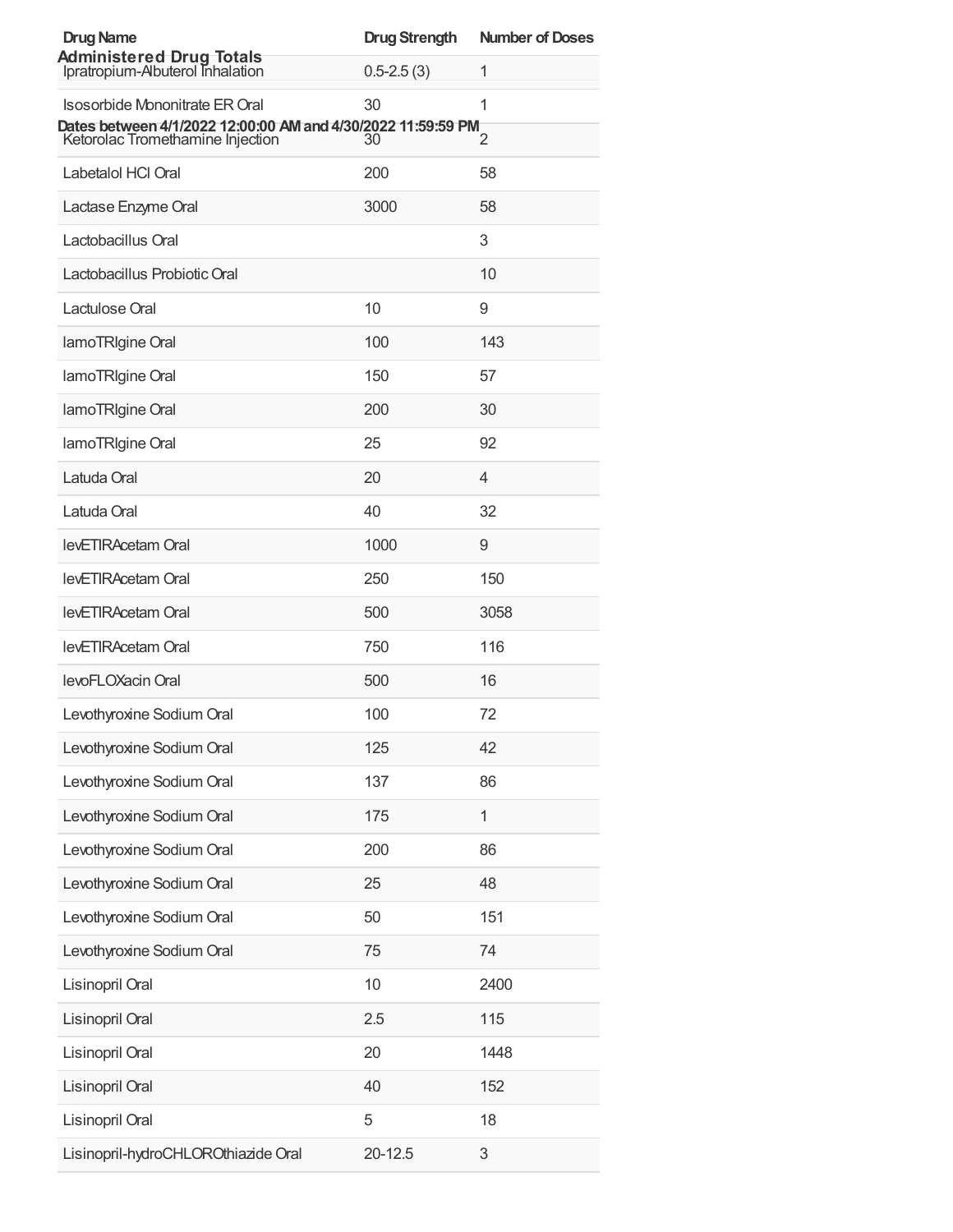| <b>Drug Name</b>                                                                       | <b>Drug Strength</b> | <b>Number of Doses</b> |
|----------------------------------------------------------------------------------------|----------------------|------------------------|
| Administered Drug Totals<br>Lisinopril-hydroCHLOROthiazide Oral                        | $20 - 25$            | 108                    |
| Lithium Carbonate ER Oral                                                              | 450                  | 15                     |
| Dates between 4/1/2022 12:00:00 AM and 4/30/2022 11:59:59 PM<br>Lithium Carbonate Oral | 150                  | 156                    |
| Lithium Carbonate Oral                                                                 | 300                  | 410                    |
| Loperamide HCI Oral                                                                    | 2                    | 166                    |
| Loratadine Oral                                                                        | 10                   | 665                    |
| LORazepam Injection                                                                    | 2                    | 1                      |
| Losartan Potassium Oral                                                                | 100                  | 279                    |
| Losartan Potassium Oral                                                                | 25                   | 204                    |
| Losartan Potassium Oral                                                                | 50                   | 159                    |
| Lurasidone HCI Oral                                                                    | 40                   | 12                     |
| Magnesium Citrate Oral                                                                 |                      | 4                      |
| Magnesium Oxide Oral                                                                   | 400                  | 85                     |
| Meclizine HCI Oral                                                                     | 25                   | 20                     |
| <b>Melatonin Oral</b>                                                                  | 3                    | 1                      |
| Meloxicam Oral                                                                         | 15                   | 5                      |
| Meloxicam Oral                                                                         | 7.5                  | 5                      |
| Metamucil Fiber Oral                                                                   | 51.7                 | 28                     |
| Metamucil Oral                                                                         | 28                   | 59                     |
| Metamucil Oral                                                                         | 48.57                | 1                      |
| metFORMIN HCI ER Oral                                                                  | 500                  | 30                     |
| metFORMIN HCI Oral                                                                     | 1000                 | 721                    |
| metFORMIN HCI Oral                                                                     | 500                  | 1253                   |
| metFORMIN HCI Oral                                                                     | 850                  | 154                    |
| Methadone HCl Oral                                                                     | 10                   | 325                    |
| Methadone HCl Oral                                                                     | 40                   | $\overline{2}$         |
| Methocarbamol Oral                                                                     | 500                  | 32                     |
| methylPREDNISolone Sodium Succ Injection                                               | 125                  | 1                      |
| Metoprolol Succinate ER Oral                                                           | 100                  | 27                     |
| Metoprolol Succinate ER Oral                                                           | 50                   | $\overline{4}$         |
| Metoprolol Tartrate Oral                                                               | 100                  | 117                    |
| Metoprolol Tartrate Oral                                                               | 25                   | 591                    |
| Metoprolol Tartrate Oral                                                               | 50                   | 121                    |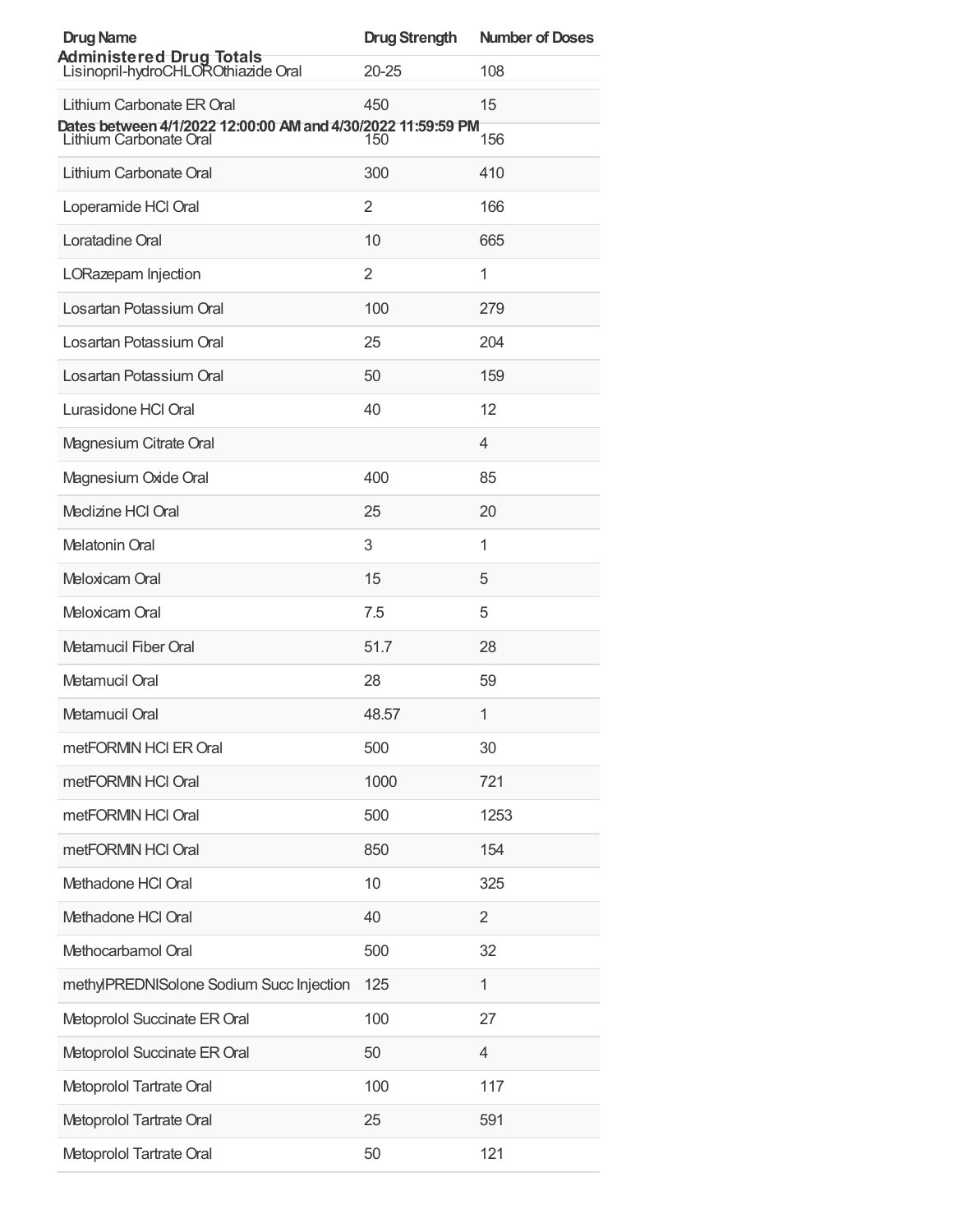| <b>Drug Name</b>                                                                           | <b>Drug Strength</b> | <b>Number of Doses</b> |
|--------------------------------------------------------------------------------------------|----------------------|------------------------|
| <b>Administered Drug Totals</b><br>metroNIDAZOLE Oral                                      | 500                  | 121                    |
| Mconazole Antifungal External                                                              | 2                    | 21                     |
| Dates between 4/1/2022 12:00:00 AM and 4/30/2022 11:59:59 PM<br>Mconazole Nitrate External | 2                    | 72                     |
| Midodrine HCI Oral                                                                         | 5                    | 60                     |
| Milk of Magnesia Oral                                                                      | 1200                 | 10                     |
| Minerin Creme External                                                                     |                      | 673                    |
| Minerin Creme External                                                                     |                      | 22                     |
| Mirtazapine Oral                                                                           | 15                   | 1073                   |
| Mirtazapine Oral                                                                           | 30                   | 733                    |
| Mirtazapine Oral                                                                           | 45                   | 569                    |
| Montelukast Sodium Oral                                                                    | 10                   | 175                    |
| Moxifloxacin HCl Ophthalmic                                                                | 0.5                  | 3                      |
| Multi Vitamin Oral                                                                         |                      | 215                    |
| Multi-Vitamins Oral                                                                        |                      | 304                    |
| <b>Mupirocin External</b>                                                                  | $\overline{2}$       | 76                     |
| <b>Muscle Rub External</b>                                                                 | $10 - 15$            | 96                     |
| Mycophenolate Mofetil Oral                                                                 | 500                  | 45                     |
| Naltrexone HCI Oral                                                                        | 50                   | 229                    |
| Naproxen Oral                                                                              | 250                  | 109                    |
| Naproxen Oral                                                                              | 375                  | 168                    |
| Naproxen Oral                                                                              | 500                  | 343                    |
| Narcan Nasal                                                                               | $\overline{4}$       | $\overline{2}$         |
| Natural Fiber Laxative Oral                                                                | 28.3                 | 57                     |
| Neomycin-Bacitracin-Polymyxin External                                                     |                      | 36                     |
| Neomycin-Polymyxin-HC Otic                                                                 | $\mathbf{1}$         | 1                      |
| Nitrofurantoin Macrocrystal Oral                                                           | 100                  | 3                      |
| Nitrofurantoin Monohyd Macro Oral                                                          | 100                  | 61                     |
| Nitroglycerin Sublingual                                                                   | 0.4                  | 14                     |
| Nortriptyline HCl Oral                                                                     | 25                   | 17                     |
| Nortriptyline HCl Oral                                                                     | 50                   | 70                     |
| <b>NovoLIN N Subcutaneous</b>                                                              | 100                  | 663                    |
| NovoLIN R Injection                                                                        | 100                  | 519                    |
| Nutritional Shake Oral                                                                     |                      | 30                     |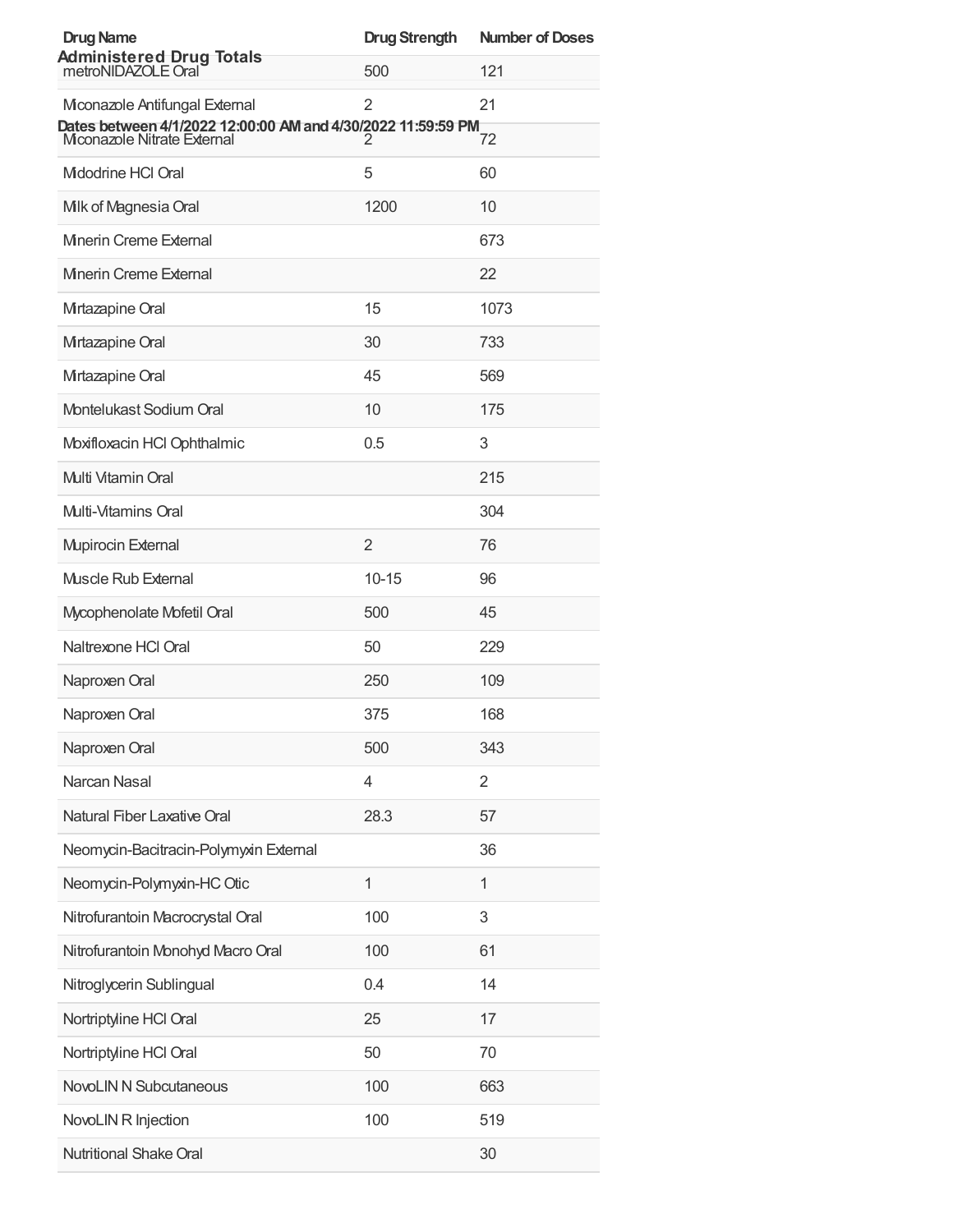| <b>Drug Name</b>                                                               | <b>Drug Strength</b> | <b>Number of Doses</b> |
|--------------------------------------------------------------------------------|----------------------|------------------------|
| <b>Administered Drug Totals</b><br><b>Nystatin External</b>                    | 100000               | 29                     |
| Nystatin Mouth/Throat                                                          | 100000               | 41                     |
| Dates between 4/1/2022 12:00:00 AM and 4/30/2022 11:59:59 PM<br>Ofloxacin Otic | $\overline{0.3}$     | 18                     |
| <b>OLANZapine Intramuscular</b>                                                | 10                   | 5                      |
| <b>OLANZapine Oral</b>                                                         | 10                   | 1004                   |
| <b>OLANZapine Oral</b>                                                         | 15                   | 875                    |
| <b>OLANZapine Oral</b>                                                         | 2.5                  | 282                    |
| <b>OLANZapine Oral</b>                                                         | 20                   | 682                    |
| <b>OLANZapine Oral</b>                                                         | 5                    | 777                    |
| <b>OLANZapine Oral</b>                                                         | 7.5                  | 294                    |
| Omeprazole Oral                                                                | 20                   | 1759                   |
| Omeprazole Oral                                                                | 40                   | 30                     |
| <b>Ondansetron HCI Oral</b>                                                    | 4                    | 418                    |
| <b>Ondansetron HCI Oral</b>                                                    | 8                    | 6                      |
| OXcarbazepine ER Oral                                                          | 600                  | 57                     |
| OXcarbazepine Oral                                                             | 150                  | 645                    |
| OXcarbazepine Oral                                                             | 300                  | 950                    |
| OXcarbazepine Oral                                                             | 600                  | 738                    |
| Oxybutynin Chloride Oral                                                       | 5                    | 12                     |
| Pain Reliever Plus Oral                                                        | 250-250-65           | 177                    |
| Paliperidone ER Oral                                                           | 6                    | 46                     |
| Paliperidone Palmitate ER Intramuscular                                        | 117                  | 1                      |
| Paliperidone Palmitate ER Intramuscular                                        | 234                  | 1                      |
| Pantoprazole Sodium Oral                                                       | 20                   | 7                      |
| Pantoprazole Sodium Oral                                                       | 40                   | 324                    |
| PARoxetine HCI Oral                                                            | 10                   | 94                     |
| PARoxetine HCI Oral                                                            | 20                   | 150                    |
| PARoxetine HCI Oral                                                            | 30                   | 30                     |
| PARoxetine HCl Oral                                                            | 40                   | 190                    |
| Penicillin V Potassium Oral                                                    | 500                  | 21                     |
| Phenazopyridine HCl Oral                                                       | 200                  | 6                      |
| Phenytoin Sodium Extended Oral                                                 | 100                  | 30                     |
| Pioglitazone HCl Oral                                                          | 15                   | 30                     |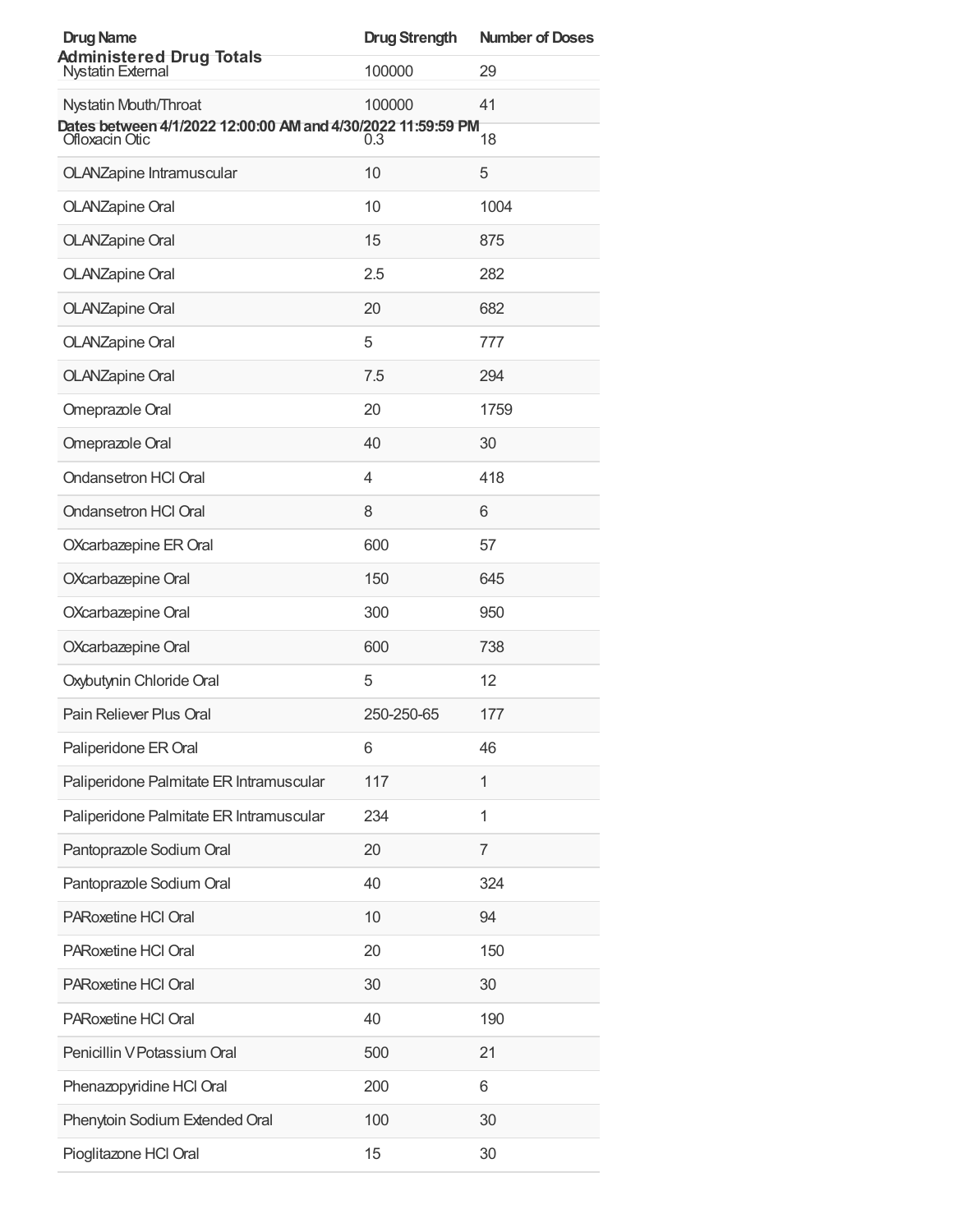| <b>Drug Name</b>                                                                                 | <b>Drug Strength</b> | <b>Number of Doses</b> |
|--------------------------------------------------------------------------------------------------|----------------------|------------------------|
| <b>Administered Drug Totals</b><br>Polyethylene Glycol 3350 Oral                                 | 17                   | 113                    |
| Potassium Chloride ER Oral                                                                       | 10                   | 68                     |
| Dates between 4/1/2022 12:00:00 AM and 4/30/2022 11:59:59 PM<br>Pramipexole Dihydrochloride Oral | 0.25                 | 15                     |
| Pravastatin Sodium Oral                                                                          | 10                   | 30                     |
| Prazosin HCl Oral                                                                                | 1                    | 567                    |
| Prazosin HCI Oral                                                                                | $\overline{2}$       | 829                    |
| Prazosin HCI Oral                                                                                | 5                    | 154                    |
| prednisoLONE Acetate Ophthalmic                                                                  | 1                    | 4                      |
| predniSONE Oral                                                                                  | 10                   | 40                     |
| predniSONE Oral                                                                                  | 20                   | 33                     |
| predniSONE Oral                                                                                  | 5                    | 26                     |
| predniSONE Oral                                                                                  | 50                   | 13                     |
| Pregabalin Oral                                                                                  | 150                  | 116                    |
| Prenatal Plus Oral                                                                               | $27-1$               | 148                    |
| Prezcobix Oral                                                                                   | 800-150              | 17                     |
| Primidone Oral                                                                                   | 50                   | 33                     |
| Propranolol HCl Oral                                                                             | 10                   | 545                    |
| Propranolol HCl Oral                                                                             | 20                   | 422                    |
| Propranolol HCl Oral                                                                             | 40                   | 146                    |
| Proventil HFA Inhalation                                                                         | 108 (90 Base)        | 2                      |
| Pyrethrins-Piperonyl Butoxide External                                                           | $0.33 - 4$           | 1                      |
| QUEtiapine Fumarate Oral                                                                         | 100                  | 219                    |
| QUEtiapine Fumarate Oral                                                                         | 200                  | 136                    |
| QUEtiapine Fumarate Oral                                                                         | 25                   | 116                    |
| QUEtiapine Fumarate Oral                                                                         | 300                  | 277                    |
| QUEtiapine Fumarate Oral                                                                         | 400                  | 149                    |
| QUEtiapine Fumarate Oral                                                                         | 50                   | 218                    |
| RisperDAL Consta Intramuscular                                                                   | 25                   | 1                      |
| risperiDONE Oral                                                                                 | 0.5                  | 62                     |
| risperiDONE Oral                                                                                 | 1                    | 402                    |
| risperiDONE Oral                                                                                 | $\overline{2}$       | 585                    |
| risperiDONE Oral                                                                                 | 3                    | 315                    |
| risperiDONE Oral                                                                                 | 4                    | 470                    |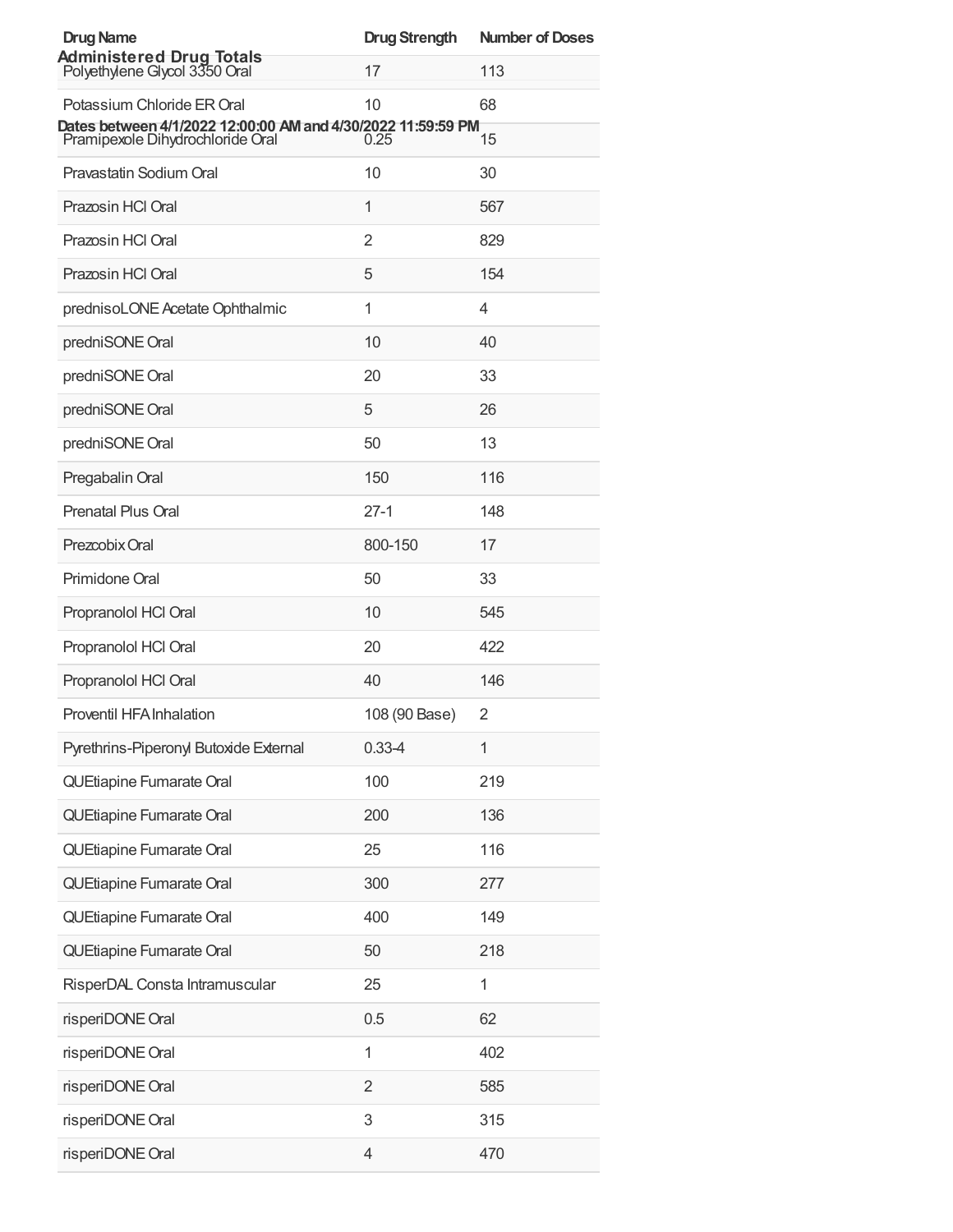| <b>Drug Name</b>                                                                               | <b>Drug Strength</b> | <b>Number of Doses</b> |
|------------------------------------------------------------------------------------------------|----------------------|------------------------|
| <b>Administered Drug Totals</b><br>Rosuvastatin Calcium Oral                                   | 5                    | 27                     |
| Selsun Blue Dry Scalp External<br>Dates between 4/1/2022 12:00:00 AM and 4/30/2022 11:59:59 PM | 1                    | 412                    |
| Semglee (yfgn) Subcutaneous                                                                    | 100                  | 14                     |
| Semglee Subcutaneous                                                                           | 100                  | 87                     |
| Senna Lax Oral                                                                                 | 8.6                  | 38                     |
| Sertraline HCI Oral                                                                            | 100                  | 395                    |
| Sertraline HCI Oral                                                                            | 25                   | 86                     |
| Sertraline HCI Oral                                                                            | 50                   | 777                    |
| Silver sulfADIAZINE External                                                                   | 1                    | 7                      |
| Simethicone Oral                                                                               | 80                   | 498                    |
| Sirolimus Oral                                                                                 | 0.5                  | 18                     |
| Sirolimus Oral                                                                                 | 1                    | 7                      |
| Sodium Chloride Intravenous                                                                    | 0.9                  | 7                      |
| Sodium Chloride Nasal                                                                          | 0.65                 | 1                      |
| Sodium Chloride Oral                                                                           | 1                    | 28                     |
| Sofosbuvir-Velpatasvir Oral                                                                    | 400-100              | 22                     |
| Spiriva HandiHaler Inhalation                                                                  | 18                   | 27                     |
| Spironolactone Oral                                                                            | 50                   | 35                     |
| Sucralfate Oral                                                                                | 1                    | 8                      |
| Sulfamethoxazole-Trimethoprim Oral                                                             | 800-160              | 654                    |
| sulfaSALAzine Oral                                                                             | 500                  | 3                      |
| <b>Tacrolimus Oral</b>                                                                         | 1                    | 50                     |
| <b>Tamsulosin HCI Oral</b>                                                                     | 0.4                  | 662                    |
| Terazosin HCl Oral                                                                             | 1                    | 27                     |
| Testosterone Cypionate Injection                                                               | 200                  | 3                      |
| Tetanus-Diphtheria Toxoids Td Intramuscular 5-2                                                |                      | 1                      |
| <b>Tetracycline HCI Oral</b>                                                                   | 500                  | 13                     |
| <b>Therapeutic External</b>                                                                    | 0.5                  | 128                    |
| Thiamine HCl Oral                                                                              | 100                  | 363                    |
| Thiothixene Oral                                                                               | 1                    | 56                     |
| Timolol Maleate Ophthalmic                                                                     | 0.25                 | 2                      |
| <b>Tivicay Oral</b>                                                                            | 50                   | 18                     |
| <b>Tolnaftate Antifungal External</b>                                                          | 1                    | 189                    |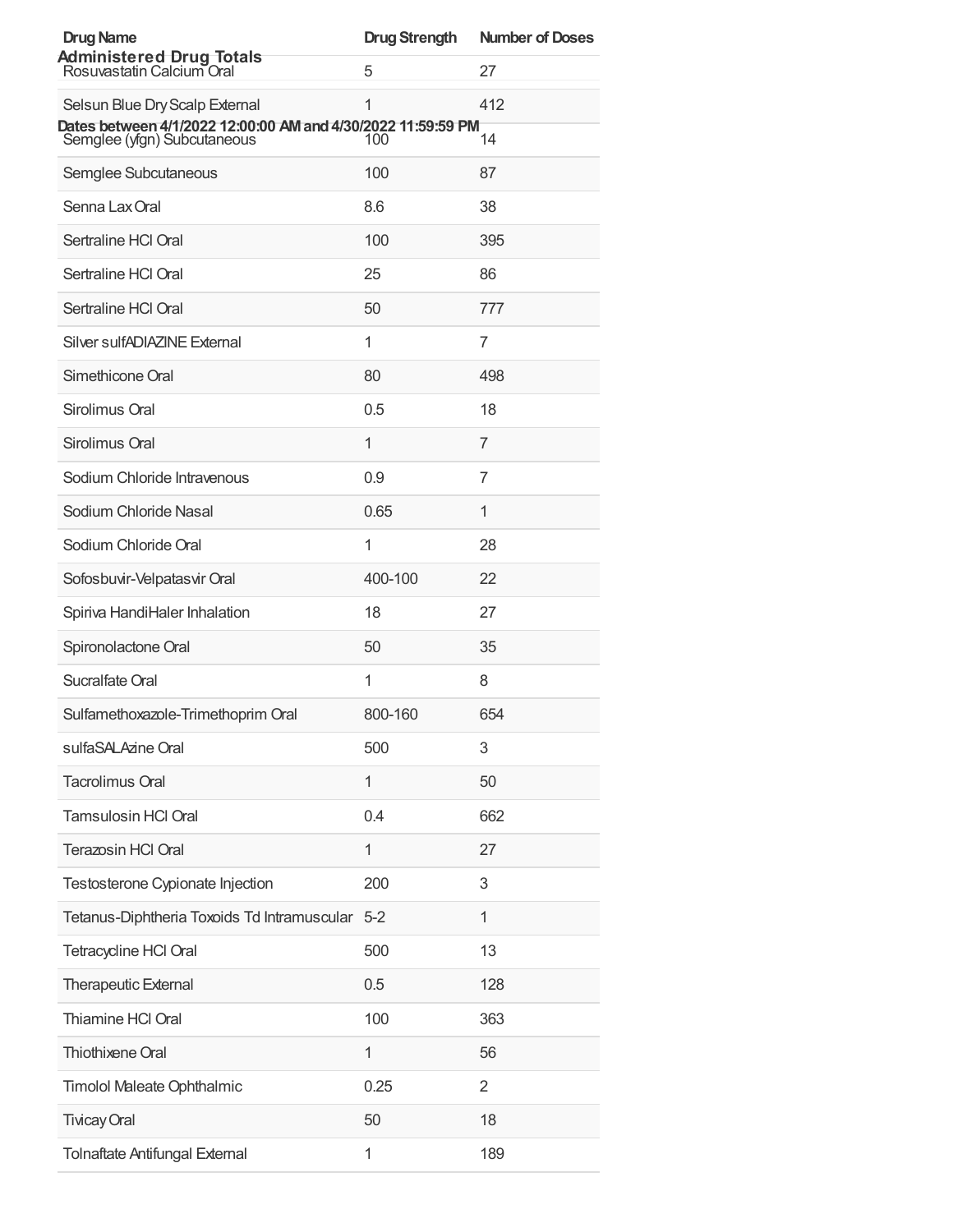| <b>Drug Name</b><br><b>Administered Drug Totals</b><br>Tolnaftate External      | <b>Drug Strength</b> | <b>Number of Doses</b> |
|---------------------------------------------------------------------------------|----------------------|------------------------|
|                                                                                 | $\mathbf{1}$         | 231                    |
| <b>Topiramate Oral</b>                                                          | 100                  | 29                     |
| Dates between 4/1/2022 12:00:00 AM and 4/30/2022 11:59:59 PM<br>Topiramate Oral | 25                   | 75                     |
| <b>Topiramate Oral</b>                                                          | 50                   | 30                     |
| traMADol HCl Oral                                                               | 50                   | 15                     |
| traZODone HCl Oral                                                              | 100                  | 2078                   |
| traZODone HCl Oral                                                              | 150                  | 1214                   |
| traZODone HCl Oral                                                              | 50                   | 1770                   |
| Triamcinolone Acetonide External                                                | 0.1                  | 240                    |
| Triamcinolone Acetonide External                                                | 0.5                  | 1                      |
| Trihexyphenidyl HCl Oral                                                        | 2                    | 55                     |
| Trihexyphenidyl HCl Oral                                                        | 5                    | 23                     |
| <b>Triple Antibiotic External</b>                                               | 3.5-400-5000         | 12                     |
| valGANciclovir HCI Oral                                                         | 450                  | 20                     |
| Valproate Sodium Oral                                                           | 250                  | 348                    |
| Valproic Acid Oral                                                              | 250                  | 118                    |
| Vancomycin HCl Oral                                                             | 125                  | 49                     |
| Venlafaxine HCI ER Oral                                                         | 150                  | 262                    |
| Venlafaxine HCI ER Oral                                                         | 37.5                 | 147                    |
| Venlafaxine HCI ER Oral                                                         | 75                   | 191                    |
| Venlafaxine HCl Oral                                                            | 37.5                 | 20                     |
| Verapamil HCI Oral                                                              | 120                  | 15                     |
| Verapamil HCI Oral                                                              | 40                   | 60                     |
| Vimpat Oral                                                                     | 100                  | 1                      |
| <b>Vimpat Oral</b>                                                              | 50                   | 60                     |
| Vitamin A&D External                                                            |                      | 212                    |
| Vitamin B 12 Oral                                                               | 500                  | 2                      |
| Vitamin B-6 Oral                                                                | 25                   | 180                    |
| Vitamin C Oral                                                                  | 500                  | 63                     |
| VITAMIN D3 125MCG                                                               | 5000                 | 31                     |
| Vitamin D3 Oral                                                                 | <b>125 MCG</b>       | 30                     |
| Vitamin D3 Oral                                                                 | <b>25 MCG</b>        | 1465                   |
| Vitamin D-3 Oral                                                                | <b>125 MCG</b>       | 5                      |